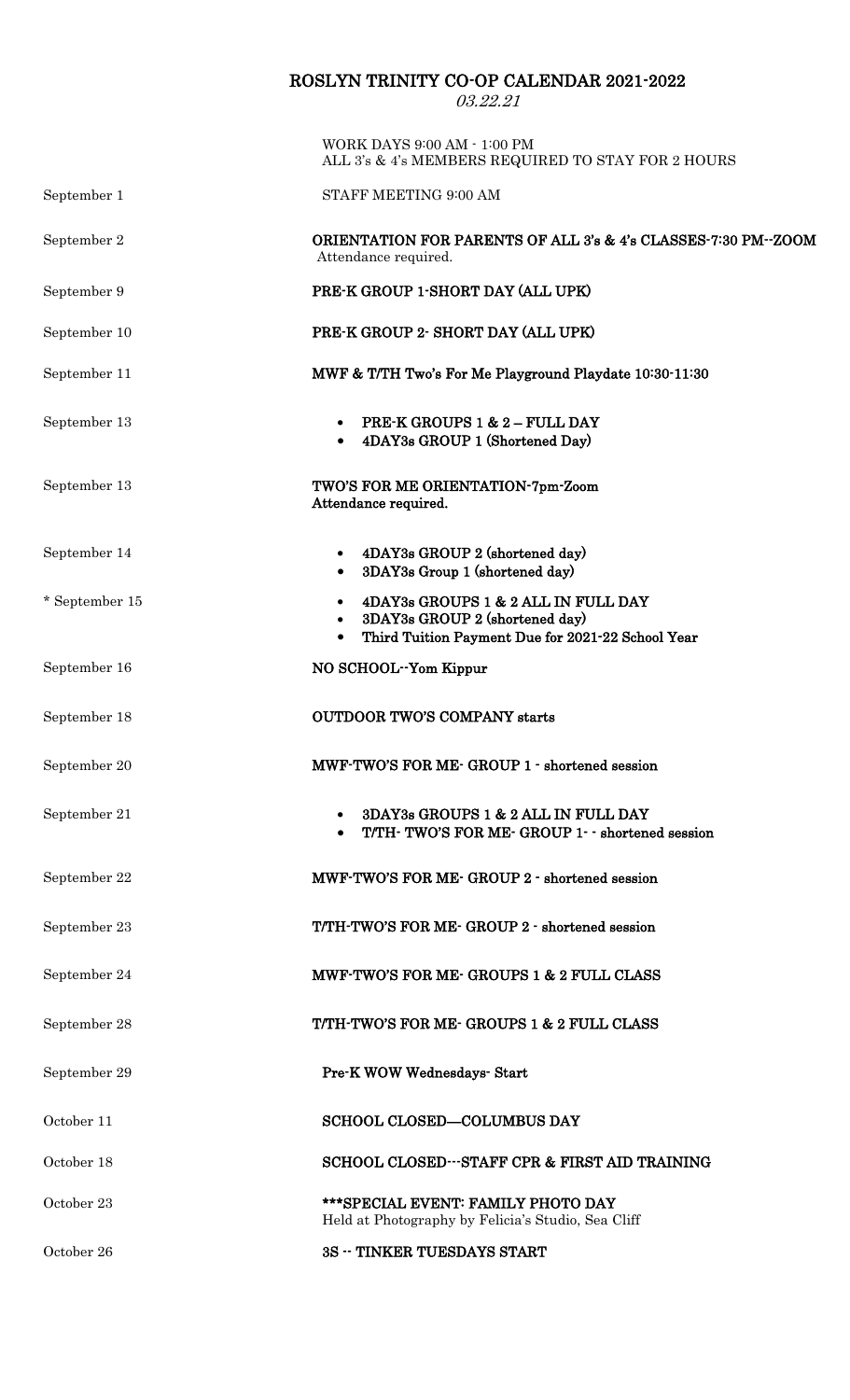| November 2              | <b>SCHOOL CLOSED--ELECTION DAY</b>                                                                                                       |
|-------------------------|------------------------------------------------------------------------------------------------------------------------------------------|
| November 6              | Building, Grounds & Cleaning Committee Work Day—8:00AM - 12:00PM                                                                         |
| November 11             | SCHOOL CLOSED-VETERANS' DAY (OBSERVED)                                                                                                   |
| November 13             | ***SPECIAL EVENT: PANCAKE BREAKFAST<br>$9:00 - 11:00$ AM<br>Held at Archangel Michael Greek Orthodox Church in Port Washington TBD<br>OR |
| November 14             | *** SPECIAL EVENT: PANCAKE BREAKFAST Virtual TBD<br>9:00 - 11:00 AM ZOOM                                                                 |
| *November 25            | Deposits Due for 2022-2023 School Year                                                                                                   |
| November 23             | THANKSGIVING LUNCHEON FOR ALL 3s & 4s                                                                                                    |
| November 24, 25, 26     | <b>SCHOOL CLOSED - THANKSGIVING RECESS</b>                                                                                               |
| December 3              | NO CLASSES FOR ALL 3's & 4's - PARENT TEACHER CONFERENCES<br>TWO's FOR ME MEET ACCORDING TO REGULAR SCHEDULE                             |
| December 23 - January 2 | SCHOOL CLOSED-RECESS School reopens Jan. 3, 2022                                                                                         |
| January 17              | SCHOOL CLOSED - DR. MARTIN LUTHER KING, JR. DAY                                                                                          |
| January 25              | Business Meeting 7:30 PM. Everyone is invited to attend.<br>Board Members, Chairpersons, and Class Parents must attend                   |
| February 5              | Building, Grounds & Cleaning Committee Work Day—8:00AM - 12:00PM                                                                         |
| February $21 - 25$      | SCHOOL CLOSED-RECESS School reopens Feb 28                                                                                               |
| *February 25            | First Tuition Payment Due for 2022-2023 School Year                                                                                      |
| March 1, 3              | <b>TWO'S FOR ME M/W/F CONFERENCES --Classes meet as scheduled</b>                                                                        |
| March 2, 4              | TWO'S FOR ME T/Th CONFERENCES --Classes meet as scheduled                                                                                |
| March 24                | *** SPECIAL EVENT: PARENT'S NIGHT OUT TBD                                                                                                |
| March 26                | Building, Grounds & Cleaning Committee Work Day—8:00AM - 12:00PM                                                                         |
| April 14 - April<br>22  | <b>SCHOOL CLOSED-SPRING RECESS</b><br>School reopens April 25                                                                            |
| April 26                | Business Meeting 7:30 PM Everyone is invited to attend.<br>Board Members, Chairpersons, and Class Parents must attend                    |
| May 6                   | NO CLASSES FOR 3's & 4's<br>PARENT TEACHER CONFERENCES<br>TWO'S FOR ME MEET ACCORDING TO REGULAR SCHEDULE                                |
| May 7                   | *** SPECIAL EVENT: ART WORKSHOP- OUTDOORS<br>$10:00$ AM $-$ 1:00 PM                                                                      |